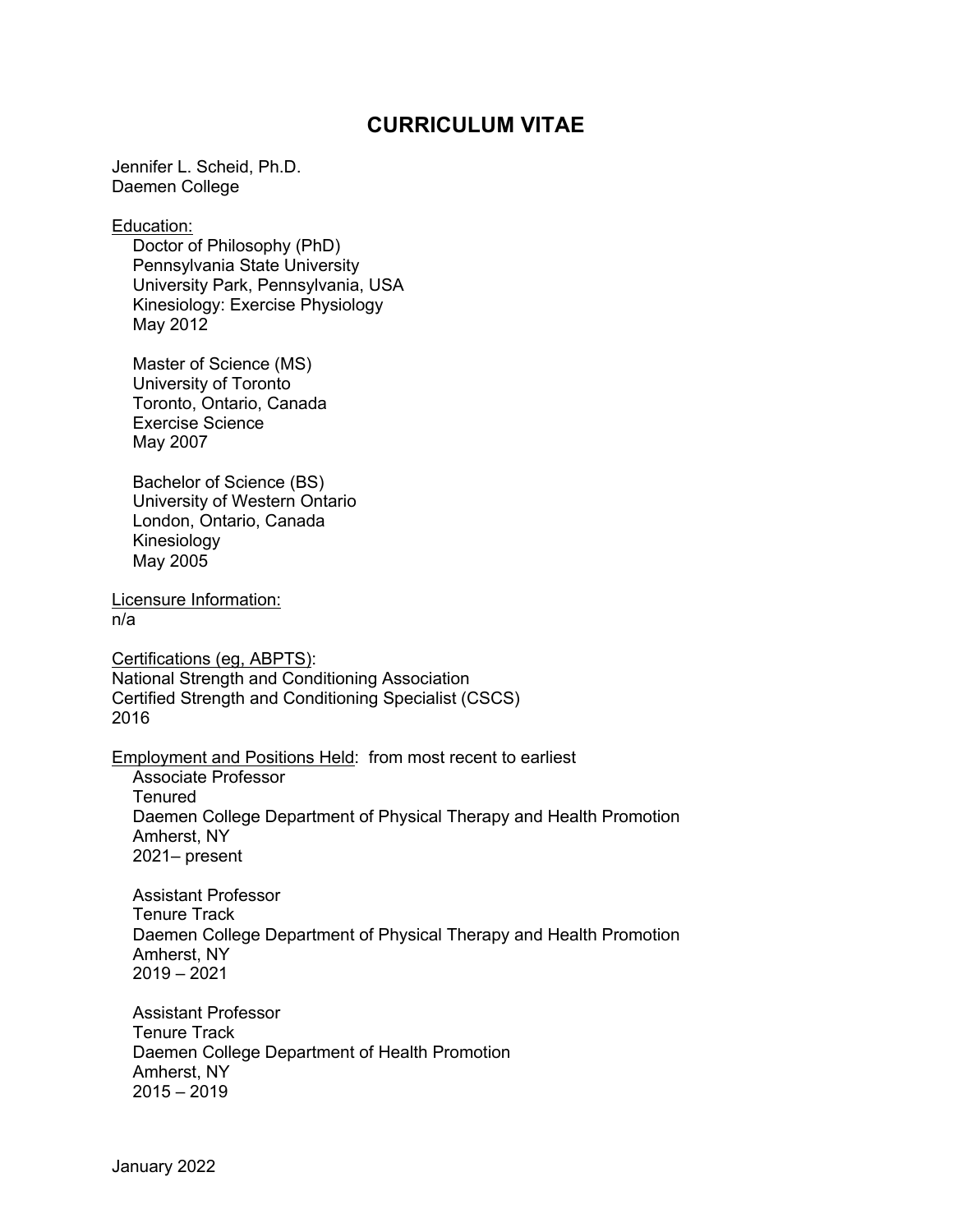Adjunct Professor Canisius College Office of Professional Studies Buffalo, NY  $2014 - 2015$ 

Postdoctoral Research Associate/Project Coordinator University at Buffalo Division of Behavioral Medicine and Pediatrics Department Buffalo, NY 2012 – 2015

Graduate Teaching Assistant Pennsylvania State University Department of Kinesiology University Park, PA 2008 – 2009

Graduate Teaching Assistant University of Toronto Department of Exercise Sciences Toronto, Ontario, Canada 2005 – 2008

Peer Reviewed Publications:

De Souza, J.L., Mallinson, R.J., Strock, N.C.A., Koltun, K.J., Olmsted, M.P.., Ricker, E.A., **Scheid, J.L.,** Allaway, H.C., Mallinson, D.J., Don, P.K., & Williams, N.I. (2021) Randomised Controlled Trial of the Effects of Increased Energy Intake on Menstrual Recovery in Exercising Women with Menstrual Disturbances: the 'REFUEL' study. Human Reproduction, 36 (8), 2285- 2297. https://doi.org/10.1093/humrep/deab149

Kershaw, M.E., Lupien, S.P., & **Scheid, J.L**. (2021). Impact of Web-Based Meeting Platform Usage on Overall Well-Being Among Higher Education Employees. European Journal of Investigation in Health, Psychology and Education, 11(2), 372- 381. https://doi.org/10.3390/ejihpe11020028

**Scheid, J.L.** & Lupien, S.P. (2021). Fitness Watches and Nutrition Apps: Behavioral Benefits and Emerging Concerns. ACSM's Health & Fitness Journal, 25(2):21-25. https://doi:10.1249/FIT.0000000000000644

**Scheid, J.L.**, Lupien, S.P., Ford, G.S., & West, S.L. (2020) Commentary: Physiological and Psychological Impact of Face Mask Usage during the COVID-19 Pandemic. The International Journal of Environmental Research and Public Health, 17(18), 6655. https://doi.org/10.3390/ijerph17186655

O'Keeffe, N., **Scheid, J.L.**, & West, S.L. (2020). Sedentary behavior and the use of wearable technology: an editorial. The International Journal of Environmental Research and Public Health, 17(12), 4181. https://doi.org/10.3390/ijerph17124181

Koltun, K.J., Williams, N.I., **Scheid, J.L.**, & De Souza, M.J. (2020). Discriminating hypothalamic oligoamenorrhea/amenorrhea from hyperandrogenic oligomenorrhea/amenorrhea in exercising women. Applied Physiology, Nutrition, and Metabolism, 45(7), 707-714. https://doi.org/10.1139/apnm-2019-0640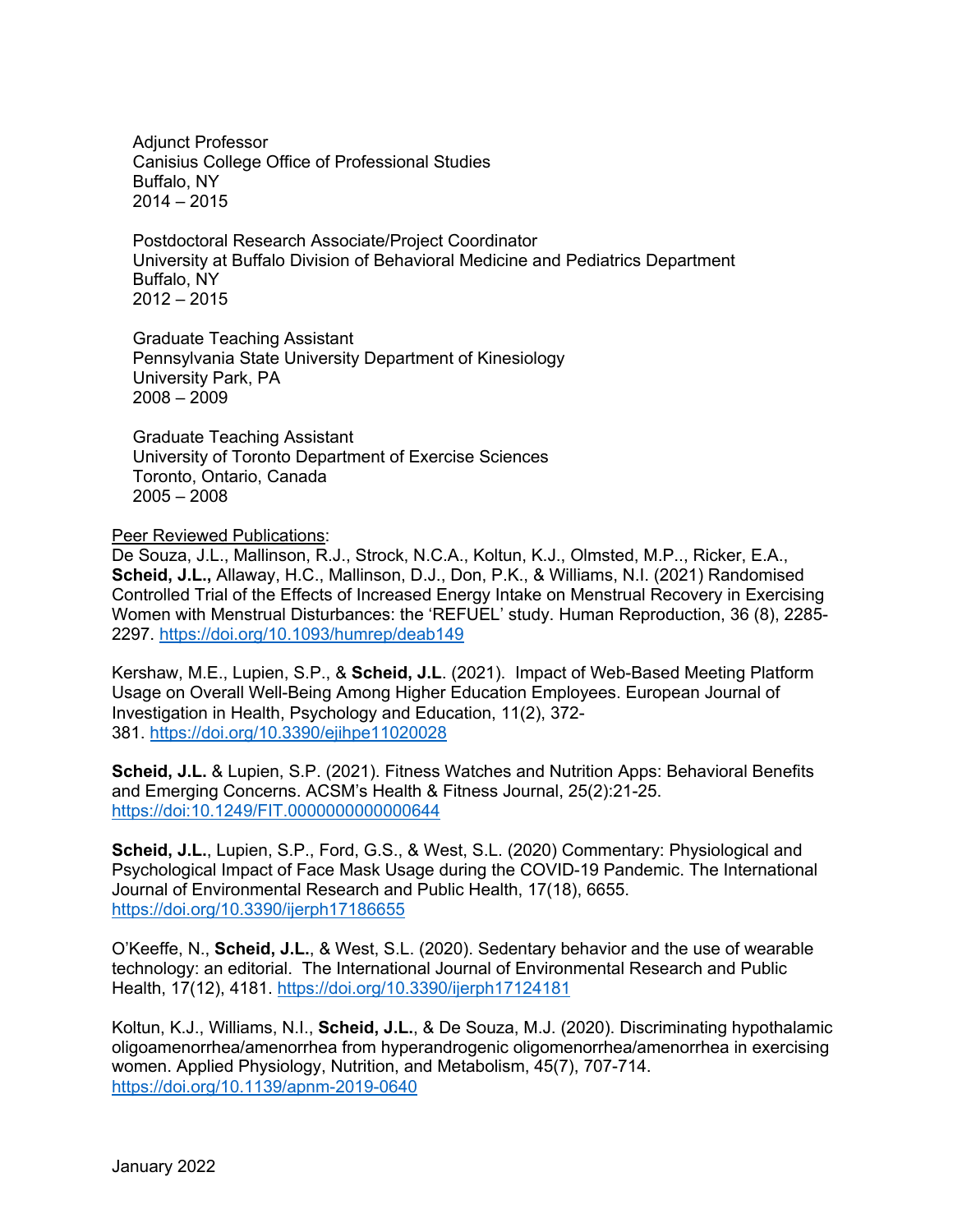Koltun K.J., De Souza, M.J., **Scheid, J.L.**, & Williams, N.I. (2020). Energy Availability is Associated with Luteinizing Hormone Pulse Frequency and Induction of Luteal Phase Defects. The Journal of Clinical Endocrinology & Metabolism, 105(1), 185-193. https://doi.org/10.1210/clinem/dgz030

**Scheid, J.L.** & Stefanik, M.E. (2019). Drive for Thinness Predicts Musculoskeletal Injuries in Division II NCAA Female Athletes. Journal of Functional Morphology and Kinesiology, 4(52), 1- 8. https://doi.org/10.3390/jfmk4030052

**Scheid, J.L.** & West, S.L. (2019). Opportunities of Wearable Technology to Increase Physical Activity in Individuals with Chronic Disease: An Editorial. The International Journal of Environmental Research and Public Health, 16(17), 3124. https://doi.org/10.3390/ijerph16173124

**Scheid, J.L.** & O'Donnell, E. (2019). Revisiting Heart Rate Target Zones Through the Lens of Wearable Technology. ACSM's Health & Fitness Journal, 23(3), 21-26. https://doi.org/10.1249/FIT.0000000000000477

O'Donnell, E., **Scheid, J.L.**, West, S.L., & De Souza, M.J. (2019) Impaired endothelial function is associated with low bone mineral density in hypoestrogenic physically active women. Scandinavian Journal of Medicine and Science in Sports, 29(4), 544-553. https://doi.org/10.1111/sms.13354

Epstein, L.H., Carr, K.A., **Scheid, J.L.**, Gebre, E., O'Brien, A., & Temple, J.L. (2015) Taste and food reinforcement in non-overweight youth. Appetite, 91:226-232. https://doi.org/10.1016/j.appet.2015.04.050

Reed, J.L., De Souza, M.J., Mallinson, R.J., **Scheid, J.L.**, & Williams, N.I. (2015). Energy availability discriminates clinical menstrual status in exercising women. Journal of the International Society of Sports Nutrition, 12:11. https://doi.org/10.1186/s12970-015-0072-0

**Scheid, J.L.**, Carr, K.A., Lin, H., Fletcher, K.D., Sucheston, L., Singh, P.K., Salis, R., Erbe, R.W., Faith, M.S., Allison, D.B., & Epstein, L.H. (2014). FTO Polymorphisms Moderate the Association of Food Reinforcement with Energy Intake. Physiology and Behavior, 132, 51-56. https://doi.org/10.1016/j.physbeh.2014.04.029

Mallinson, R.J., Williams, N.I., Olmsted, M.P., **Scheid, J.L.**, & De Souza, M.J. (2013). A case report of recovery of menstrual function following a nutritional intervention in two exercising women with amenorrhea of varying duration. Journal of the International Society of Sports Nutrition, 10(1), 34. https://doi.org/10.1186/1550-2783-10-34

**Scheid, J.L.**, Birch LL, Williams, N.I., Rolls, B.J., & De Souza, M.J. (2013). Postprandial peptide YY is lower in young college-aged women with high dietary cognitive restraint. Physiology and Behavior, 120, 26-33. https://doi.org/10.1016/j.physbeh.2013.06.025

**Scheid, J.L.**, De Souza, M.J., Hill, B.R., Leidy, H.J., & Williams, N.I. (2013). Decreased luteinizing hormone pulse frequency is associated with elevated twenty-four-hour ghrelin after calorie restriction and exercise training in premenopausal women. American Journal of Physiology – Endocrinology and Metabolism, 304(1), E109-116. https://doi.org/10.1152/ajpendo.00360.2012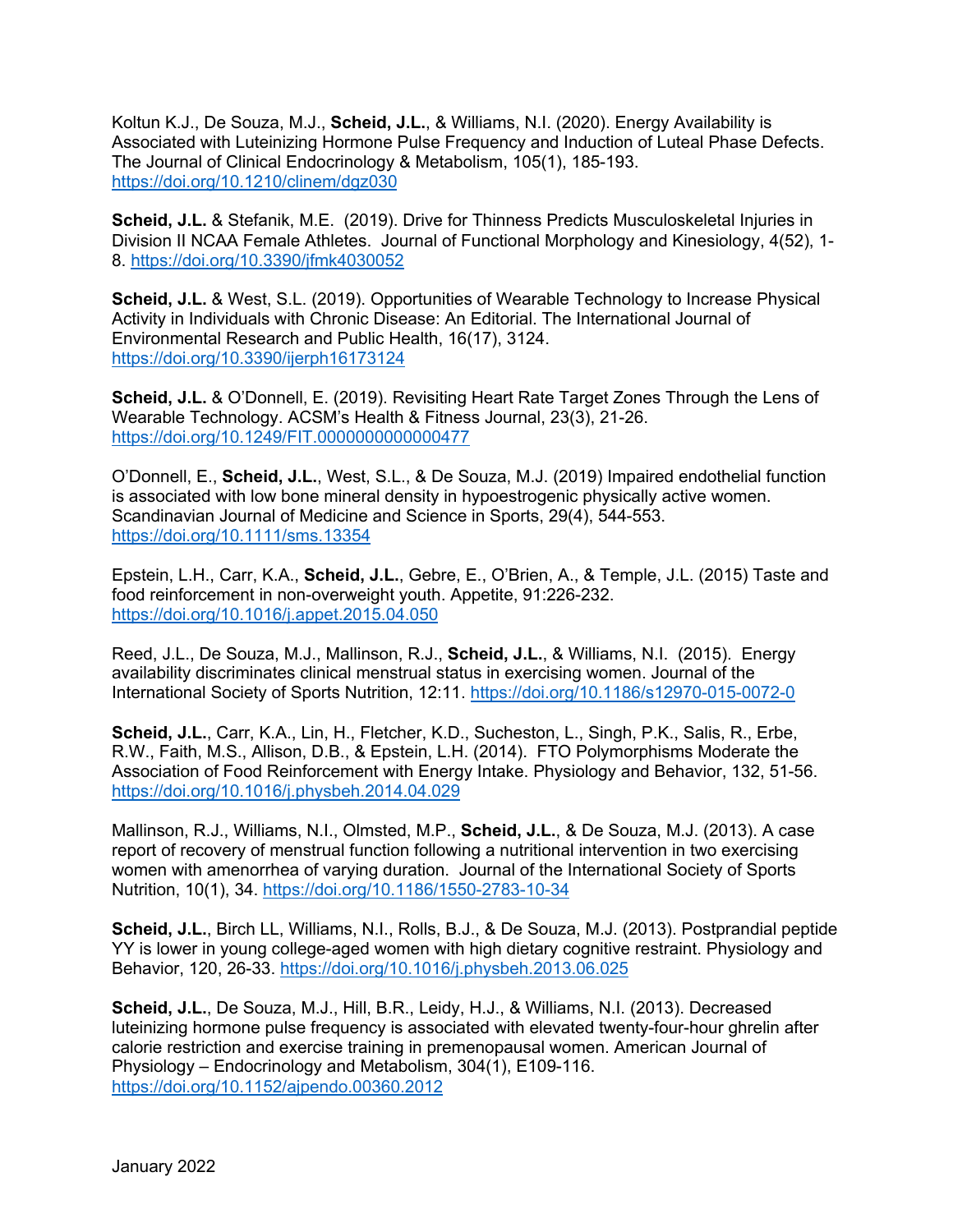**Scheid, J.L.**, De Souza, M.J., Leidy, H.J., & Williams, N.I. (2011). Ghrelin but not peptide YY is related to change in body weight and energy availability. Medicine & Science in Sports & Exercise, 43(11), 2063-2071. https://doi.org/10.1249/mss.0b013e31821e52ab

Gibbs, J.C., Williams, N.I., **Scheid, J.L.**, Toombs, R.J., & De Souza, M.J. (2011). The association of a high drive for thinness with energy deficiency and severe menstrual disturbances: Confirmation in a large population of exercising women. International Journal of Sport Nutrition & Exercise Metabolism, 21(4), 280-290. https://doi.org/10.1123/ijsnem.21.4.280

**Scheid, J.L.**, Toombs, R.J., Gibbs, J.C., Ducher, G., Williams, N.I., & De Souza, M.J. (2010). Estrogen and peptide YY are associated with bone mineral density in premenopausal exercising women. Bone, 49(2), 194-201. https://doi.org/10.1016/j.bone.2011.04.011

**Scheid, J.L.**, & De Souza, M.J. (2010). Menstrual irregularities and energy deficiency in physically active women: The role of ghrelin, PYY and adipocytokines. Medicine and Sports Science, 55, 82-102. https://doi.org/10.1159/000321974

De Souza, M.J., Toombs, R.J., **Scheid, J.L.**, O'Donnell, E., West, S.L., & Williams, N.I. (2010). High prevalence of subtle and severe menstrual disturbances in exercising women: confirmation using daily hormone measures. Human Reproduction, 25(2), 491-503. https://doi.org/10.1093/humrep/dep411

**Scheid, J.L.**, Williams, N.I., West, S.L., VanHeest, J.L., & De Souza, M.J. (2009). Elevated PYY is associated with energy deficiency and indices of subclinical disordered eating in exercising women with hypothalamic amenorrhea. Appetite, 54(1), 184-192. https://doi.org/10.1016/j.appet.2008.09.016

West, S.L., **Scheid, J.L.**, & De Souza, M.J. (2009). The effect of exercise and estrogen on osteoprotegerin in premenopausal women. Bone, 44(1), 137-144. https://doi.org/10.1016/j.bone.2008.09.008

Vescosvi, J.D., **Scheid, J.L.**, Hontscharuk, R., & De Souza, M.J. (2008). Cognitive dietary restraint: Impact on bone, menstrual and metabolic status in young women. Physiology and Behavior, 95(1-2):48-55. https://doi.org/10.1016/j.physbeh.2008.04.003

Gurd, B., Scheid, J., Paterson, D., & Kowalchuk, J.M. (2007). O2 uptake and muscle deoxygenation kinetics during the transition to moderate-intensity exercise in different phases of the menstrual cycle in young adult females. European Journal of Applied Physiology, 101(3), 321-330. https://doi.org/10.1007/s00421-007-0505-9

De Souza, M.J., Lee, D.K., VanHeest, J.L., **Scheid, J.L.**, West, S.L., & Williams, N.I. (2007). Severity of energy-related menstrual disturbances increases in proportion to indices of energy conservation in exercising women. Fertility and Sterility, 88(4), 971-975. https://doi.org/10.1016/j.fertnstert.2006.11.171

Peer Reviewed Scientific and Professional Presentations:

Invited Presentations:

**Scheid, J.L.** The Female Athlete Triad: Physiology, Prevalence and Return to Play. National Strength and Conditioning Association (NSCA) Western New York/Northern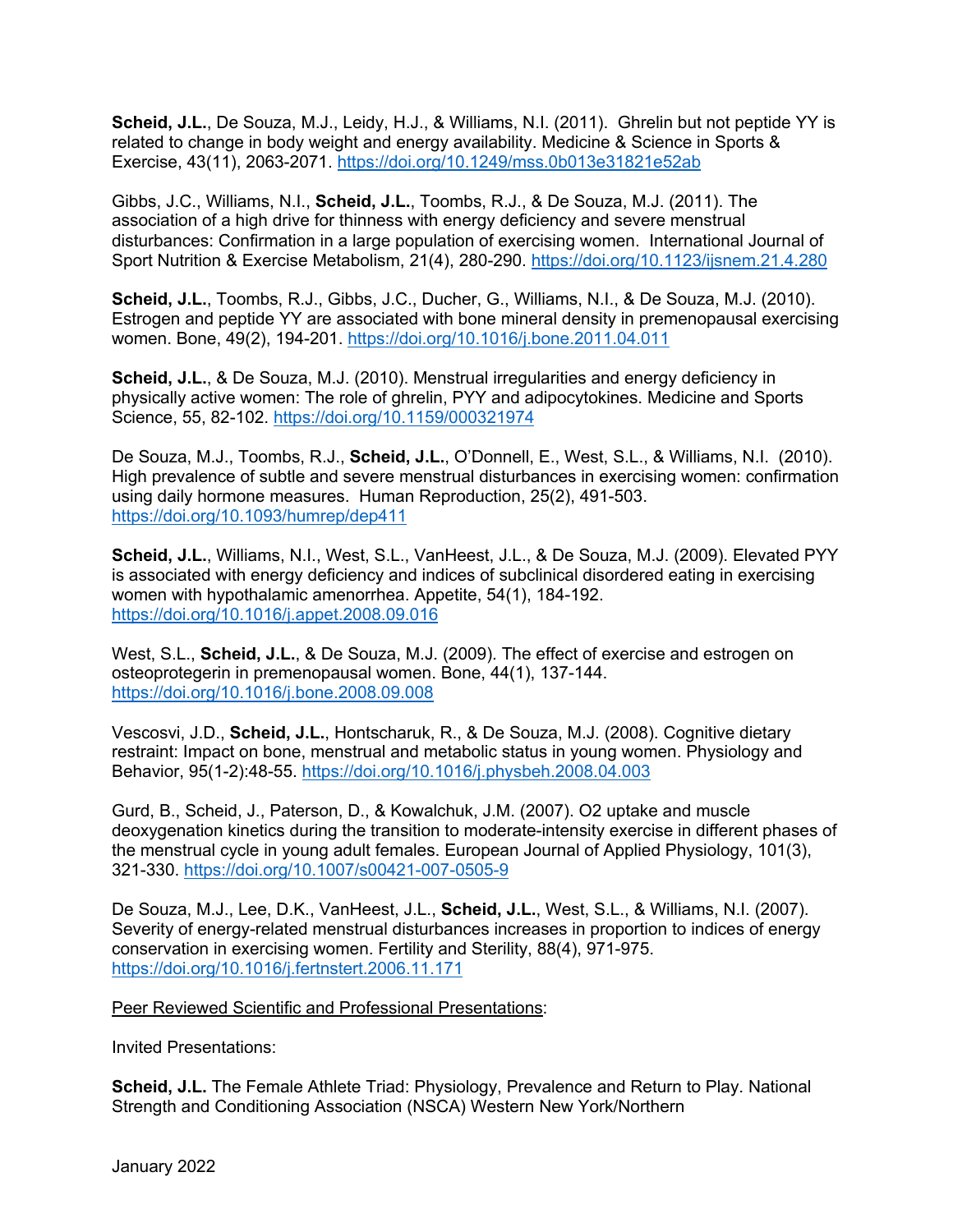Pennsylvania Performance Workshop, Canisius College, Buffalo, New York, USA, November 1, 2014.

**Scheid, J.L.** Behavioral Aspects of Exercise and Food Intake: The Role of Executive Function. Canadian Society of Exercise Physiology Annual Meeting, Toronto, Ontario, Canada, October 17, 2013 (Symposium Presentation).

**Scheid, J.L.** & De Souza, M.J. Energy Homeostasis, Eating Behavior, and Reproduction. Obesity: Cause, Consequences, and Treatment Invited Lecture, Penn State University, University Park, Pennsylvania, USA, February 16, 2010.

**Scheid, J.L.**, De Souza, M.J, Leidy, H.J., & Williams, N.I. Circulating Total Peptide YY Is Not Sensitive to Changes in Body Weight during a Diet and Exercise Program in Non-Obese Young Women. Noll Laboratory Research Progress Day, Penn State University, University Park, Pennsylvania, USA, December 11, 2009.

**Scheid, J.L.** The Effects of Menopause on Body Composition. Scientific Basis of Exercise for Older Adults Invited Lecture, Penn State University, University Park, Pennsylvania, USA, December 4, 2009.

**Scheid, J.L.** & De Souza, M.J. The Benefits of Exercise for Women. The Female Athlete Invited Lecture, Penn State University, University Park, Pennsylvania, USA, September 14, 2009.

Oral Presentations:

**Scheid, J.L.**, Williams, N.I., & De Souza, M.J. History of Amenorrhea and Beck Depression Score Predict Peptide YY Concentrations in Exercising Young Women. Canadian Society for Exercise Physiology Annual Conference, Québec City, Québec, Canada, October 22, 2011 (Oral Presentation).

**Scheid, J.L.**, De Souza, M.J., Birch L, Rolls B, and Williams, N.I. Eating Behaviors Phenotypes: Peripheral Hormonal and Gut Peptide Feeding Signals Associated with High Dietary Cognitive Restraint. Penn State Institute for Diabetes and Obesity (PSIDO) Annual Research Summit, State College, Pennsylvania, USA, March 14, 2011 (Oral Presentation).

**Scheid, J.L.**, Toombs RJ, Gibbs JC, Ducher G, Williams, N.I., & De Souza, M.J. Estrogen and Peptide YY are Associated with Bone Mineral Density in Premenopausal Exercising Women. Canadian Society for Exercise Physiology Annual Conference, Toronto, Ontario, Canada, November 5, 2010 (Oral Presentation).

**Scheid, J.L.**, De Souza, M.J., Leidy HJ, and Williams, N.I. PYY is Not Sensitive to Changes in Body Weight in Non-Obese Young Women. Mid-Atlantic Region Chapter of the American College of Sports Medicine 2009 Annual Meeting, Harrisburg, Pennsylvania, USA, November 6, 2009 (Oral Presentation).

De Souza, M.J., West, S.L., **Scheid, J.L.**, Jamal SA, Hawker GA, and Williams, NI. The Presence of Both an Energy Deficiency and Estrogen Deficiency exacerbate Alterations of Bone Metabolism in Exercising Women. The Endocrine Society Annual Conference, San Francisco, CA, USA, June 18, 2008 (Oral Presentation – Presenting Author).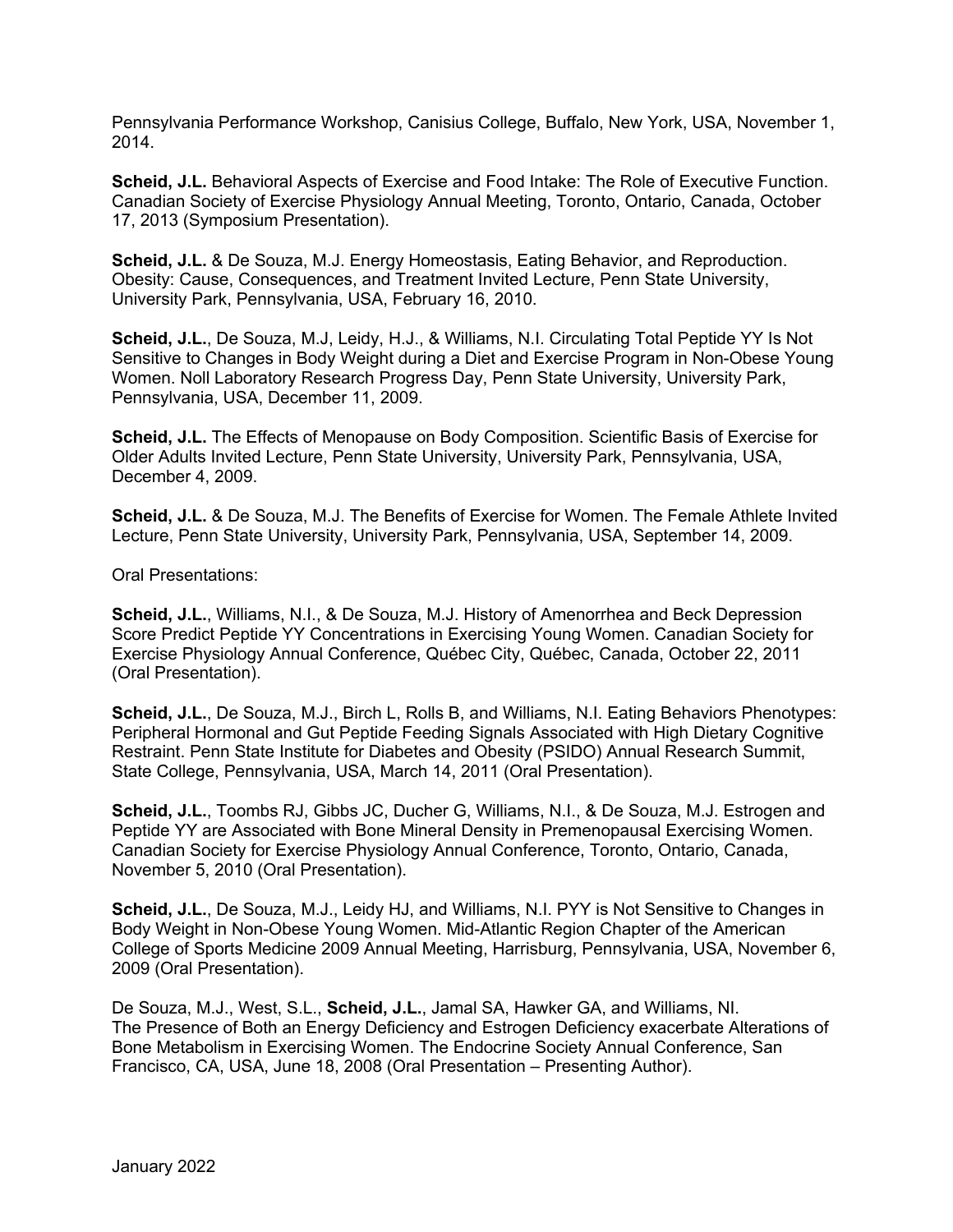**Scheid, J.L.**, West, S.L., Awdishu S, & De Souza, M.J. Elevated Hunger in Exercising Women with Anovulatory Menstrual Cycles. Canadian Society for Exercise Physiology Annual Conference, London, Ontario, Canada, November 15, 2007 (Oral Presentation).

Awdishu S, **Scheid, J.L.**, West, S.L., and MJ De Souza. Reproductive and energetic status of an oligomenorrheic exercising women. Canadian Society for Exercise Physiology Annual Conference, London, Ontario, Canada, November 15, 2007 (Oral Presentation – Presenting Author).

**Scheid, J.L.**, West, S.L., Vescovi, J.D., Awdishu S, & De Souza, M.J.Bone Formation is Predicted by Resting Metabolic Rate and Leptin in Exercising Women with Hypothalamic Amenorrhea. Women's College Research Institute Research Rounds, Toronto, Ontario, Canada, September, 5, 2007 (Oral Presentation).

**Scheid, J.L.**, Williams, N.I., West, S.L., Burke TG, & De Souza, M.J. The Effects of Bone Metabolism on Exercising Premenopausal Women with Osteopenia. The Centre for Research in Women's Health Graduate Student Research Day, Toronto, Ontario, Canada, May 12, 2006 (Oral Presentation).

**Scheid, J.L.**, Gurd BJ, and JM Kowalchuk. The Effect of Menstrual Cycle Phase on Oxygen Uptake Kinetics during Transition to Moderate Intensity Exercise. The University of Toronto National Undergraduate Research Conference, Toronto, ONT, Canada, April 1, 2005 (Oral Presentation).

Poster Presentations:

**Scheid, J.L.,** Kenney, J.W., Lang, D.H., & Chimera, N. Whole-body Cryotherapy: Case Series of Sleep, Pain and Anxiety in Healthy Individuals. American College of Sport Medicine 66th Annual Meeting in Orlando, Florida, May 30, 2019 (Poster Presentation).

**Scheid, J.L.,** Stefanik, M.E., Copolo-Ziemer, M., & Roehling, L.R. Moderate Risk of the Female Athlete Triad Predicts Injuries in Division II Female Athletes. American College of Sport Medicine 65th Annual Meeting in Minneapolis, Minnesota, May 30, 2018 (Poster Presentation).

**Scheid, J.L.** Using Online Tools to Practice Memory Retrieval in the Classroom. 17th Annual CCTL Conference on Teaching and Learning at Niagara University, January 9, 2018. (Poster Presentation)

**Scheid, J.L.**, Raja, S., Baek, S., Carr, K.A., & Epstein, L.H. Common genetic variation near MC4R moderates the relationship between fast food restaurants and body mass index. The Obesity Society Annual Meeting, Atlanta, Georgia, USA, November 13, 2013 (Poster Presentation).

**Scheid, J.L.**, Carr, K.A., Lin, H., Fletcher, K.D., Sucheston, L., Singh, P., Erbe, R.W. & Epstein, L.H. FTO Polymorphisms Moderate the Effect of Food Reinforcement on Energy Intake. The Obesity Society Annual Meeting, San Antonio, Texas, USA, September 21, 2012 (Poster Presentation).

**Scheid, J.L.**, De Souza, M.J., Leidy, H.J., & Williams, N.I. Decreased Luteinizing Hormone Pulse Frequency Is Associated with Elevated 24-Hour Ghrelin after Calorie Restriction and Exercise Training in Non-Obese Women. The Endocrine Society Annual Conference, Boston,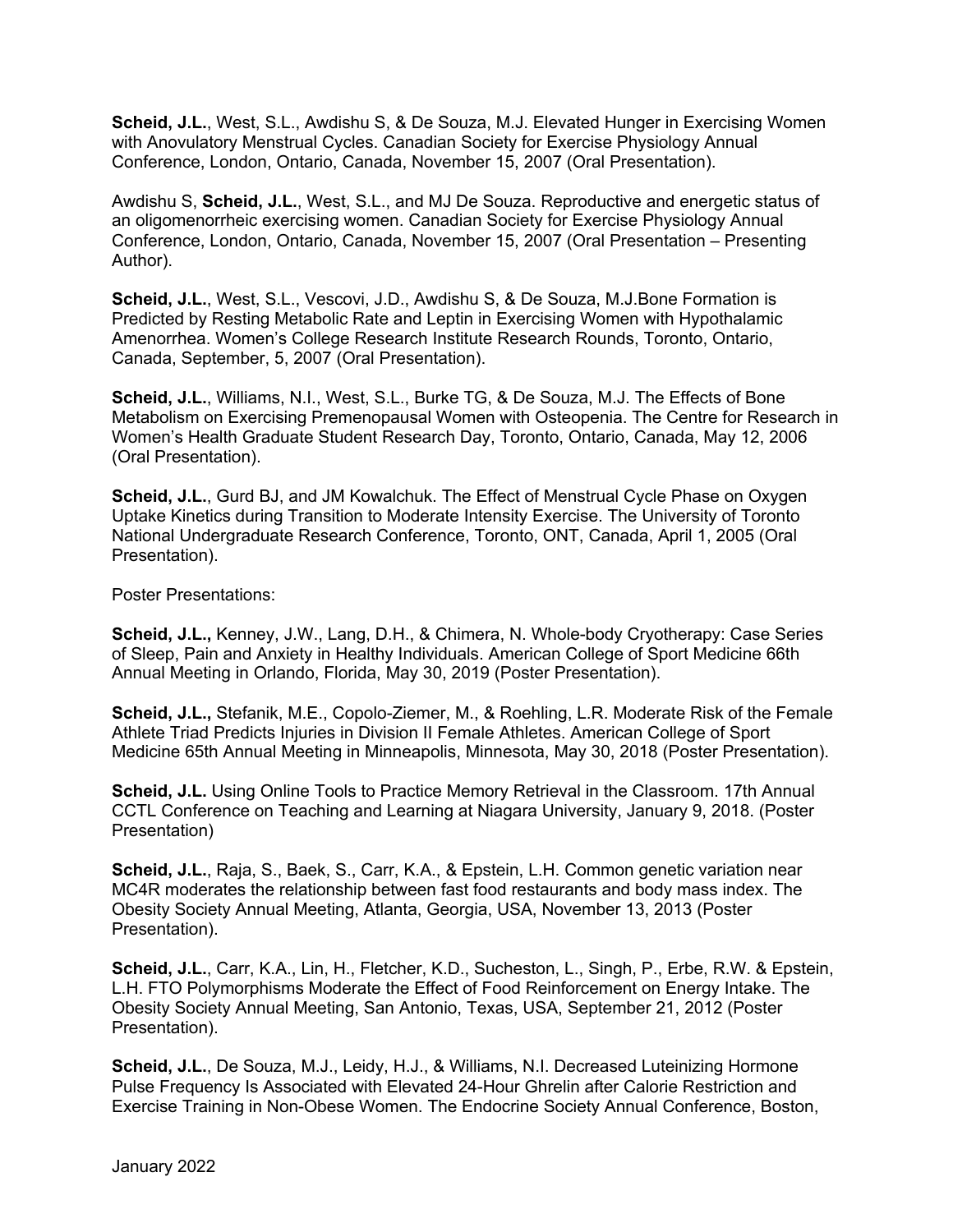Massachusetts, USA, Sunday June 5, 2011 (Invited Presidential Poster Competition).

**Scheid, J.L.**, Williams, N.I., Ducher, G., & De Souza, M.J. Bone Formation Is Predicted by Triiodothyronine and Lean Body Mass in Exercising Women with Hypothalamic Amenorrhea. American Society of Bone and Mineral Research Annual Meeting, Toronto, Ontario, Canada, October 16, 2010 (Poster Presentation).

**Scheid, J.L.**, De Souza, M.J., Leidy, H.J., & Williams, N.I. PYY is Not Sensitive to Changes in Body Weight in Non-Obese Young Women. American College of Sports Medicine 2010 Annual Meeting, Baltimore, Maryland, USA, June 3, 2010 (Poster Presentation).

**Scheid, J.L.**, Williams, N.I., West, S.L., Little JL, & De Souza, M.J. Six Month Intervention of Increased Caloric Intake Induces Resumption of Menses and Improves BMD in Exercising Women with Amenorrhea. The Endocrine Society Annual Conference, Washington, D.C., USA, June 10, 2009 (Invited Presidential Poster Competition).

**Scheid, J.L.**, Williams, N.I., West, S.L., Awdishu S, & De Souza, M.J. (2008). Increased Caloric Intake in Energy Deficient Exercising Women with Functional Hypothalamic Amenorrhea Is Associated with Decreased Ghrelin and Increased Bone Formation: Preliminary Data from an RCT to Reverse Exercise- Associated Menstrual Disturbances. American Society of Bone and Mineral Research 30th Annual Meeting, Montreal, Québec, Canada, September 14, 2008 (Poster Presentation).

Awdishu S, West, S.L., **Scheid, J.L.**, & De Souza, M.J. (2008). Elevated Androgens Are Associated with Increased Bone Formation in Premenopausal Exercising Women. American Society of Bone and Mineral Research 30th Annual Meeting, Montreal, Québec, Canada, September 14, 2008 (Poster Presentation – Presenting Author).

**Scheid, J.L.**, Williams, N.I., West, S.L., VanHeest, J.L., & De Souza, M.J. Elevated PYY Is Associated With Energy Deficiency And Indices Of Subclinical Disordered Eating In Exercising Women With Hypothalamic Amenorrhea. The Endocrine Society Annual Conference, San Francisco, CA, USA, June 17, 2008 (AWARD winning Poster Presentation, Travel Award).

**Scheid, J.L.**, Williams, N.I., West, S.L., Awdishu, S., & De Souza, M.J. Decreased Ghrelin Is Associated with Increased Caloric Intake in Exercising Women with Hypothalamic Amenorrhea: Preliminary Data from an RCT to Reverse Exercise-Associated Menstrual Disturbances. Canadian Institutes of Health Research Poster Competition, Winnipeg, Manitoba, Canada, June 4, 2008 (Invited Poster Presentation and Travel Award).

**Scheid, J.L.**, West, S.L., Vescovi, J.D., Awdishu S, & De Souza, M.J. Bone Formation is Predicted by Resting Metabolic Rate and Leptin in Exercising Women with Hypothalamic Amenorrhea. American Society of Bone and Mineral Research 29th Annual Meeting, Honolulu, HI, USA, September 18, 2007 (Poster Presentation) (Travel Award).

**Scheid, J.L.**, Williams, N.I., Lee D, VanHeest, J.L., & De Souza, M.J. Resting Energy Expenditure is Decreased along a Continuum of Energy-Related Menstrual Cycle Disturbances in Exercising Women. Canadian Society for Exercise Physiology Annual Conference, Halifax, NS, Canada, November 2, 2006 (Poster Presentation).

**Scheid, J.L.**, Williams, N.I., West, S.L., Burke, T.G., & De Souza, M.J. Bone Resorption is increased in Premenopausal Exercising Women with Osteopenia. International Osteoporosis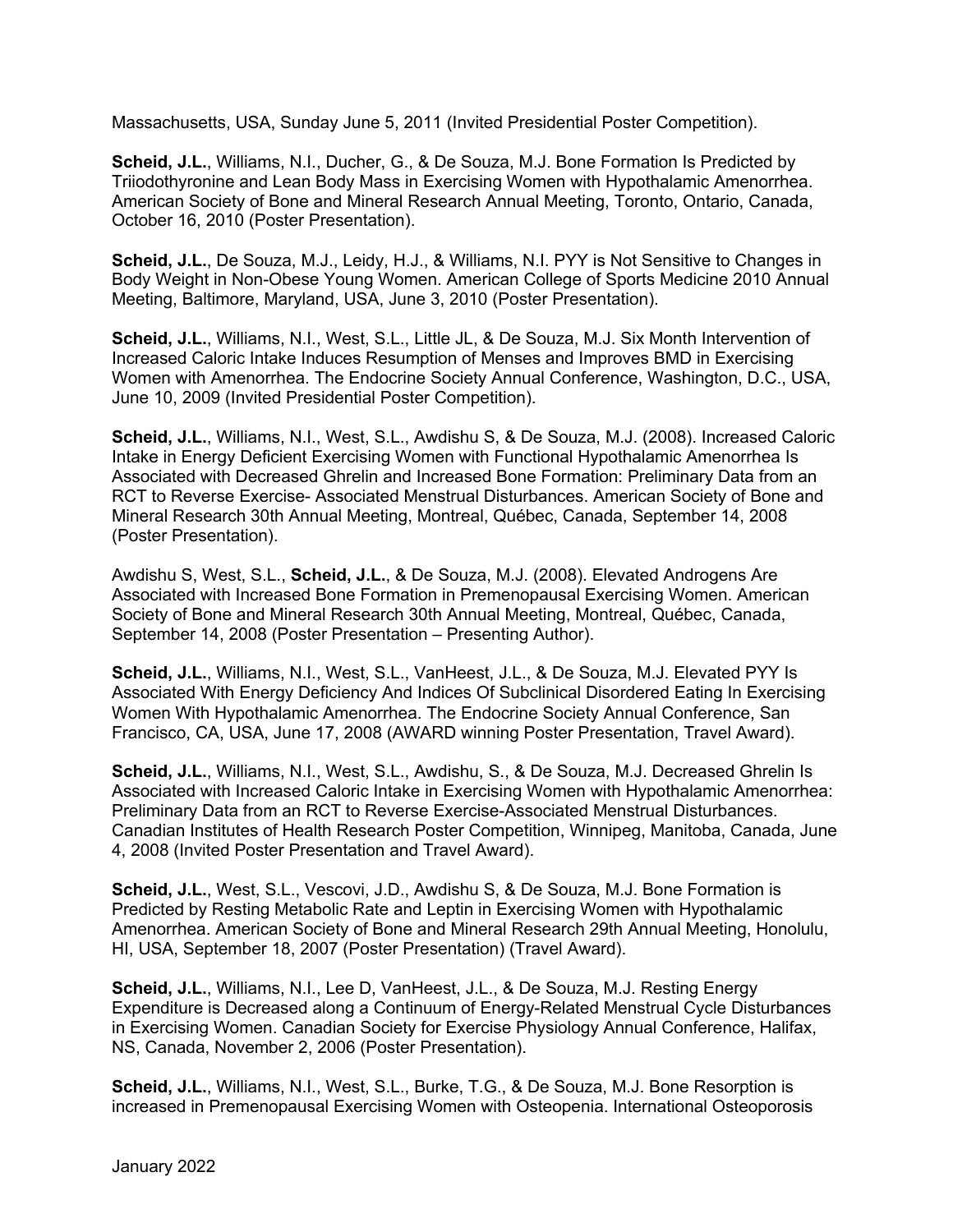Foundation World Congress on Osteoporosis, Toronto, ONT, Canada, June 3, 2006 (Poster Presentation). (Also presented to the Bone and Mineral Group at Mount Sinai Hospital May 19, 2006).

Gurd BJ, **Scheid, J.,** Paterson, D.H., & Kowalchuk, J.M. Menstrual Cycle Phase has no Effect on VO2 Kinetics During Moderate-Intensity Exercise in Young Females. Canadian Society for Exercise Physiology Annual Conference, Gatineau, QU, Canada, November 10, 2006 (Poster Presentation – Co- presenter).

Funded/In Review Grant Activity:

Co-Investigator with Drs. Shannon Lupien and Jack Peltz \$2,000 Project Title "Nutrition Apps and Wearable Technology: The Good, the Bad, and the Ugly" Daemen College Faculty Grant 2020

Primary Investigator with students Taylor Miller and Kisten Schlabach \$760 Project Title "Obesity and Physical Activity in Health Professional Students" Daemen College Think Tank Grant 2019

Primary Investigator \$420 Project Title "Does Drive for Thinness Predict Musculoskeletal Injuries in Division II NCAA Female Athletes?" Daemen College Faculty Research Grant 2019

Primary Investigator with Erin Deheer \$100 Project Title "The Knowledge of Athletic Trainers on the Female Athlete Triad" Daemen College Think Tank Grant 2018

Primary Investigator \$2,069 Project Title "Obesity and Physical Activity Levels of Students in the Health Professions" Daemen College Faculty Research Grant 2018

## Current/Active Research Activity:

- **Research Project**: "Obesity and Physical Activity Levels of Students in the Health Professions"
	- o Role: Primary Investigator/Faculty Supervisor (AT Students and PT Students)
	- $\circ$  Project Status: Applied and received a faculty research grant and received (\$350.00) to purchase an electronic scale and a Think Tank Grant (\$760) to purchase two more Actigraphs. *Working on data collection.*
- **Research Project:** "Wearable Technology for Physical Activity and Food Intake and associations with Eating Behaviors"
	- o Role: Co-Primary Investigator (with Shannon Lupien)
	- o Project Status: *Study design in process.*
- **Research Project:** "Wearable Technology for Physical Activity and Sleep"
	- o Role: Co-Primary Investigator (with Jack Platz)
		- o Project Status: *Study design in process.*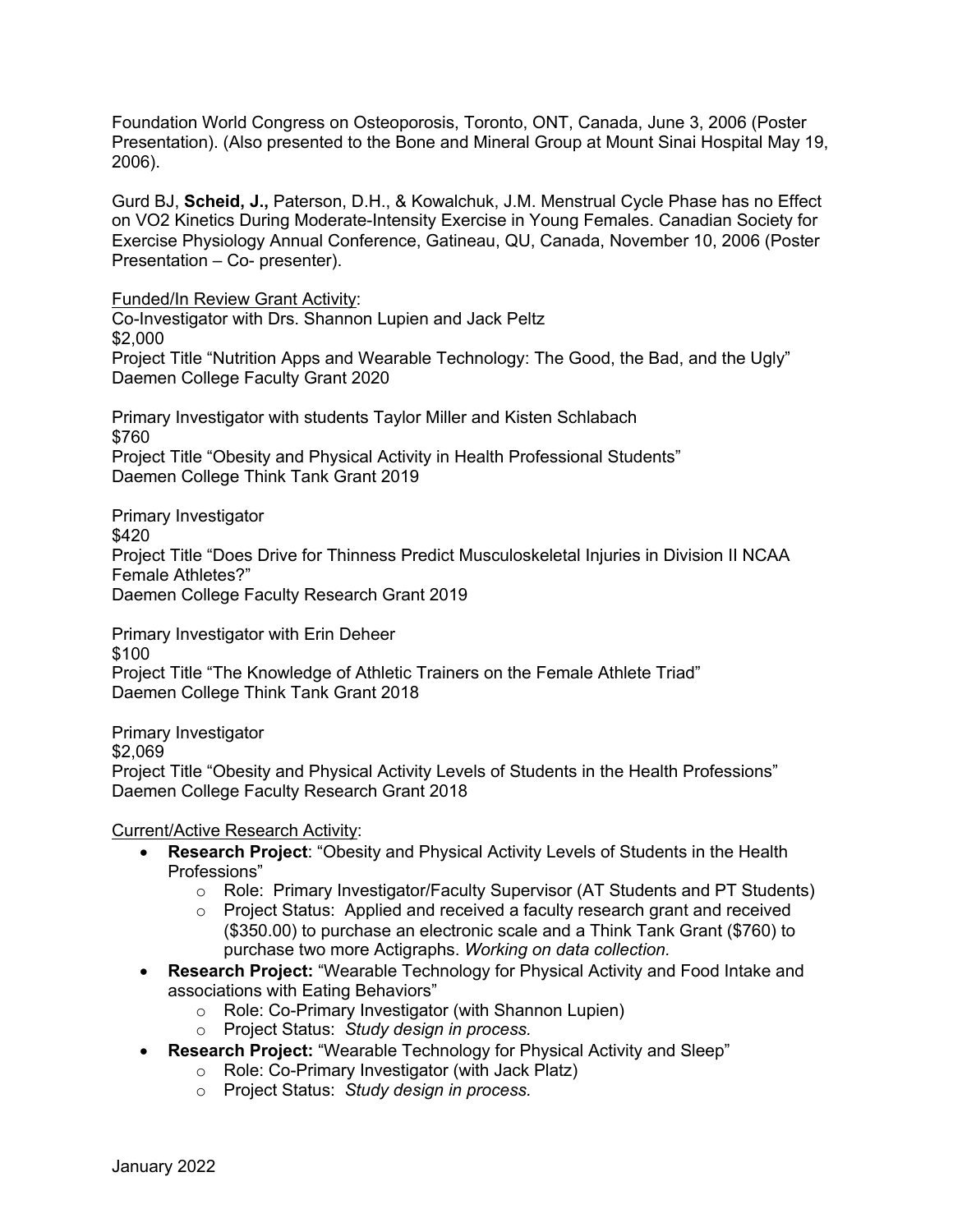Membership in Scientific/Professional Organizations: American College of Sports Medicine 2016-present

National Strength and Conditioning Association 2016-present

Consultative and Advisory Positions Held: Manuscript Reviewer and Guest Editor International Journal of Environmental Research and Public Health

Manuscript Reviewer European Journal of Sports Science

Manuscript Reviewer **Sports** 

Manuscript Reviewer **Healthcare** 

Manuscript Reviewer **Sustainability** 

Manuscript Reviewer **Obesity** 

Manuscript Reviewer Contemporary Clinical Trials

Manuscript Reviewer **Fronters** 

Community Service:

Services to the University/College/School on Committees/Councils/Commissions: University-wide

Daemen College Faculty Senate 2018-Present

Center for Excellence in Teaching and Learning Advisory Board 2018-Present

Daemen College Library Committee Member 2017-Present

Daemen College Institutional Review Board 2015-Present

Daemen College Health Determinates Conference Committee 2017-2018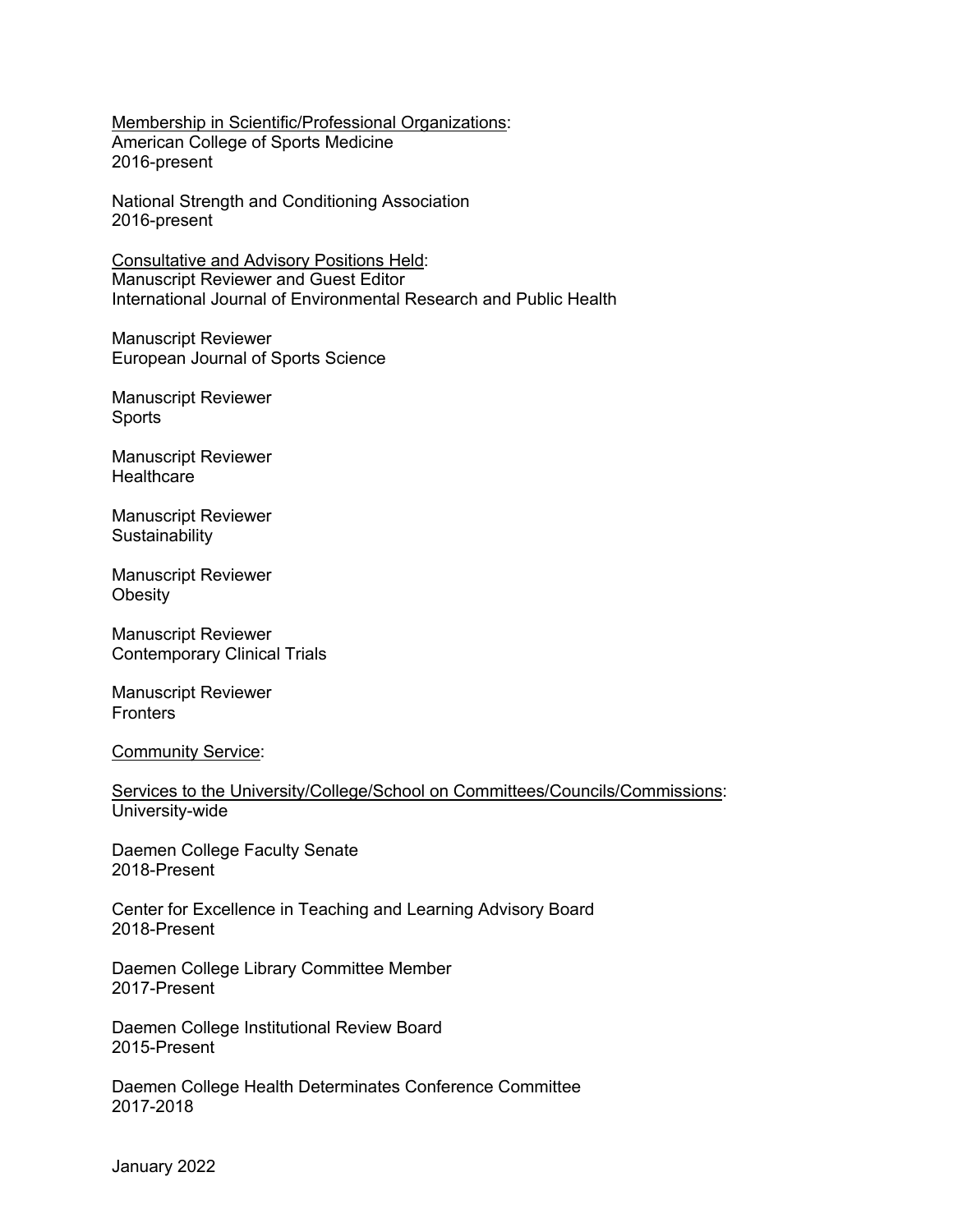Honors and Awards: 2019 Outstanding Reviewer Award The International Journal of Environmental Research and Public Health 2020

Endocrine Trainee Day Award Endocrine Society 2011

CIHR Doctoral Research Award Canadian Institute of Health Research 2009

Winner of the TRANSLATIONAL ABSTRACTS – Hypoglycemia, Gut Peptides & the Metabolic Syndrome in the Humans category Endocrine Society 2008 Annual Meeting 2008

The Endocrine Society Travel Grant Endocrine Society 2008

ASBMR Student Travel Award American Society of Bone and Mineral Research 2007

CIHR: Canada Graduate Scholarships Doctoral Award Canadian Institute of Health Research 2007

James Edwards Melbourne Flin Award in Kinesiology (Athletic Leadership) University of Western Ontario 2005

Continuing Education Attended: Online Course: Data Science: R Basics, offered by HarvardX, an online learning initiative of Harvard University (8-week course) - Completed June 18, 2020.

Online Continuing Education through Human Kinetics (6 Hour course) - Heart Rate Training - Completed January 21, 2020.

Webinar through the American College of Sports Medicine: Essential Elements of Heart Rate Based Training – Key concepts & practical applications for training. December 11, 2019.

Research Symposium: Physical Therapy Evidence Based Practice Clinical Research Symposium – December 7, 2019.

Webinar through the American College of Sports Medicine: Fitness in the Modern World: The Rise of Technology in Personal Training starts – November 14, 2019.

American College of Sport Medicine  $66<sup>th</sup>$  Annual Meeting in Orlando – May 29 – June 1, 2019.